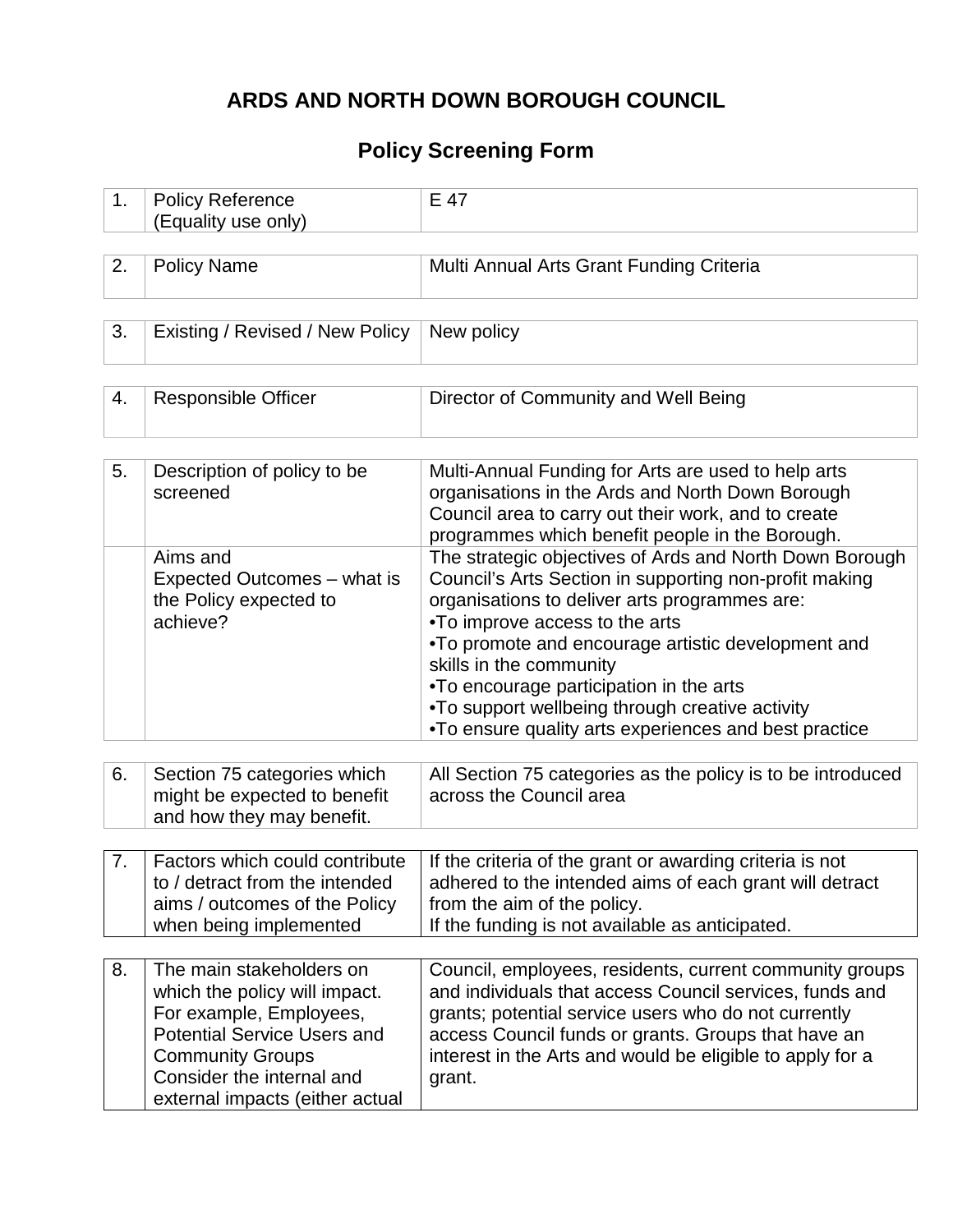| or potential) and comment, or<br>list, information where |  |
|----------------------------------------------------------|--|
| appropriate                                              |  |

| ່ 9. | Please provide details of other policies which have a bearing on this one. |                      |
|------|----------------------------------------------------------------------------|----------------------|
|      | Policies:                                                                  | Owned by :           |
|      | E 20 Arts Grant Aid                                                        | <sup>I</sup> Council |
|      | E 23 Cultural Services Arts Committee                                      |                      |

| 10. | Available evidence (quantitative and qualitative) considered as important to encourage |                                                                                      |  |
|-----|----------------------------------------------------------------------------------------|--------------------------------------------------------------------------------------|--|
|     | completion in relation to:                                                             |                                                                                      |  |
|     | <b>Religious Belief</b>                                                                | Borough profile on residents. Data available from NISRA, NINIS                       |  |
|     | <b>Political Opinion</b>                                                               | and other relevant sources.                                                          |  |
|     | <b>Racial Group</b>                                                                    |                                                                                      |  |
|     | Age                                                                                    | Limited data on previous recipients of grants and non successful<br>grant applicants |  |
|     | <b>Marital Status</b>                                                                  |                                                                                      |  |
|     | Sexual orientation                                                                     |                                                                                      |  |
|     | Men & Women                                                                            | Number and Section 75 data retained on grant applications and                        |  |
|     | generally                                                                              | number of successfully awarded grants                                                |  |
|     | <b>Disability</b>                                                                      |                                                                                      |  |
|     | <b>Dependents</b>                                                                      |                                                                                      |  |

| 11. | Based on data previously provided what are the needs, experiences and priorities for each<br>of the following categories, in relation to this policy/decision? |                                                                |  |
|-----|----------------------------------------------------------------------------------------------------------------------------------------------------------------|----------------------------------------------------------------|--|
|     | <b>Religious Belief</b>                                                                                                                                        | All categories may access this grant as the process is open to |  |
|     | <b>Political Opinion</b>                                                                                                                                       | all who meet the criteria                                      |  |
|     | <b>Racial Group</b>                                                                                                                                            |                                                                |  |
|     | Age                                                                                                                                                            |                                                                |  |
|     | <b>Marital Status</b>                                                                                                                                          |                                                                |  |
|     | Sexual orientation                                                                                                                                             |                                                                |  |
|     | Men & Women                                                                                                                                                    |                                                                |  |
|     | generally                                                                                                                                                      |                                                                |  |
|     | <b>Disability</b>                                                                                                                                              |                                                                |  |
|     | Dependents                                                                                                                                                     |                                                                |  |

## **Does this Policy require an Equality Impact Assessment?**

| What is the likely impact on equality of opportunity for each of the Section 75 categories? |                  |                  |
|---------------------------------------------------------------------------------------------|------------------|------------------|
|                                                                                             | Detail of Impact | Level of Impact  |
|                                                                                             |                  | Minor/Major/None |
| <b>Religious Belief</b>                                                                     |                  | None             |
| <b>Political Opinion</b>                                                                    |                  |                  |
| <b>Racial Group</b>                                                                         |                  |                  |
| Age                                                                                         |                  |                  |
| <b>Marital Status</b>                                                                       |                  |                  |
| Sexual orientation                                                                          |                  |                  |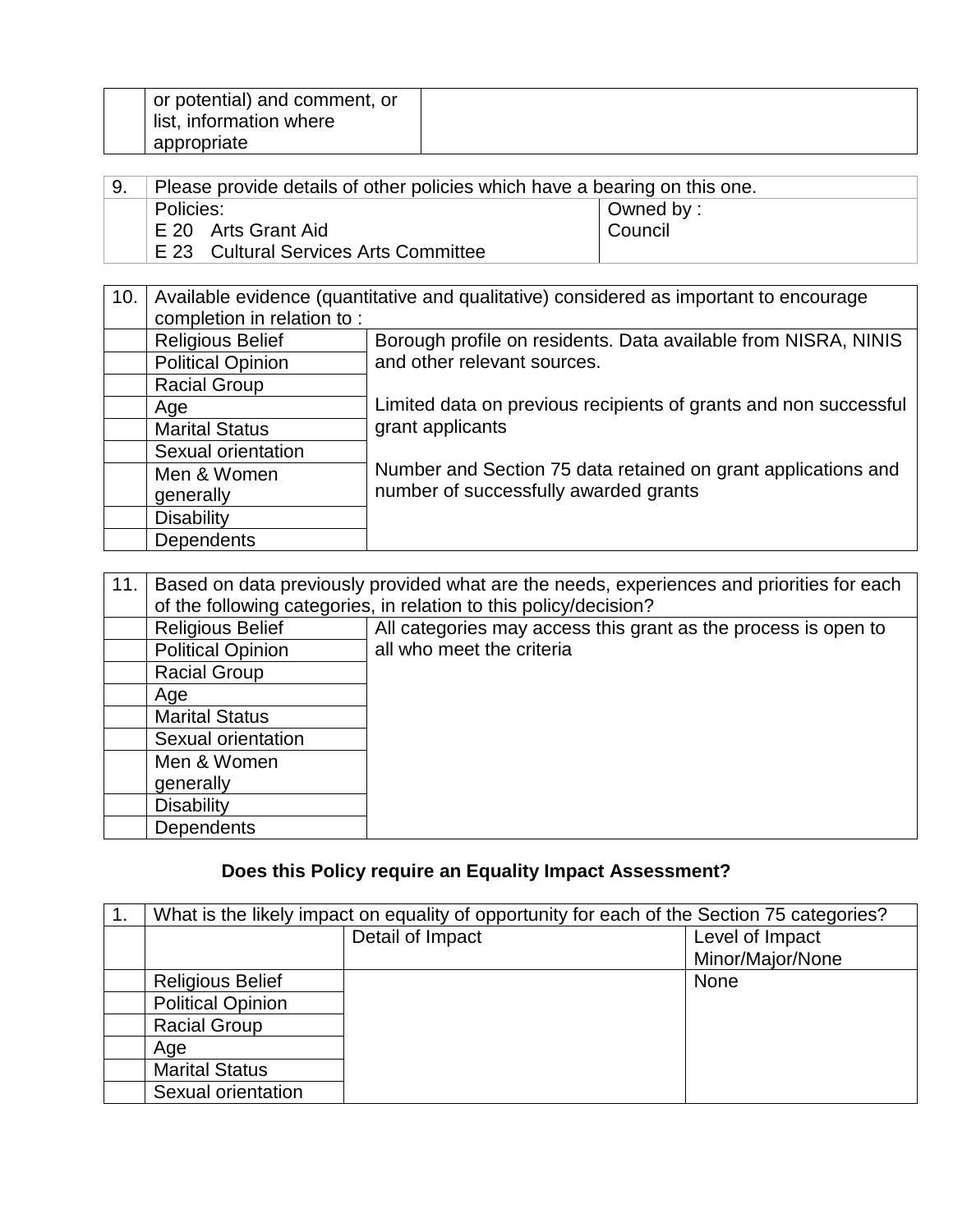| Men & Women       |  |
|-------------------|--|
| generally         |  |
| <b>Disability</b> |  |
| Dependents        |  |

| 2. | Are there opportunities to better promote equality of opportunity for people within the |                           |                          |
|----|-----------------------------------------------------------------------------------------|---------------------------|--------------------------|
|    | Section 75 equality categories?                                                         |                           |                          |
|    |                                                                                         | If "Yes", provide details | If "No", provide details |
|    | <b>Religious Belief</b>                                                                 | <b>No</b>                 |                          |
|    | <b>Political Opinion</b>                                                                |                           |                          |
|    | <b>Racial Group</b>                                                                     |                           |                          |
|    | Age                                                                                     |                           |                          |
|    | <b>Marital Status</b>                                                                   |                           |                          |
|    | Sexual orientation                                                                      |                           |                          |
|    | Men & Women generally                                                                   |                           |                          |
|    | <b>Disability</b>                                                                       |                           |                          |
|    | Dependents                                                                              |                           |                          |

### 3. To what extent is the Policy likely to impact on Good Relations between people of different religious belief, political opinion or racial group? Details of Impact Level of Impact Minor/Major/None Religious Belief None Political Opinion Racial Group

| 4.                        | Are there opportunities to better promote Good Relations between people of different<br>religious belief, political opinion or racial group? |                          |                         |
|---------------------------|----------------------------------------------------------------------------------------------------------------------------------------------|--------------------------|-------------------------|
|                           |                                                                                                                                              | If "Yes" provide details | If "No" provide details |
|                           | <b>Religious Belief</b>                                                                                                                      | <b>No</b>                |                         |
|                           | <b>Political Opinion</b>                                                                                                                     |                          |                         |
|                           | <b>Racial Group</b>                                                                                                                          |                          |                         |
| Additional Considerations |                                                                                                                                              |                          |                         |

#### Additional Considerations

| Multiple Identity<br>Considerations                                                                                                            | Details of Impact or potential impact (Positive/Negative)                                                                                                    |
|------------------------------------------------------------------------------------------------------------------------------------------------|--------------------------------------------------------------------------------------------------------------------------------------------------------------|
| Are there any potential impacts<br>of the policy decision on<br>people with multiple identities?<br>(e.g. disabled minority ethnic<br>persons) | This policy is to be applied consistently across the<br>Borough and therefore will impact on many multiple<br>identities within the groups eligible to apply |
| Where appropriate provide<br>details of data on the impact of<br>the policy on people with<br>multiple identities.                             |                                                                                                                                                              |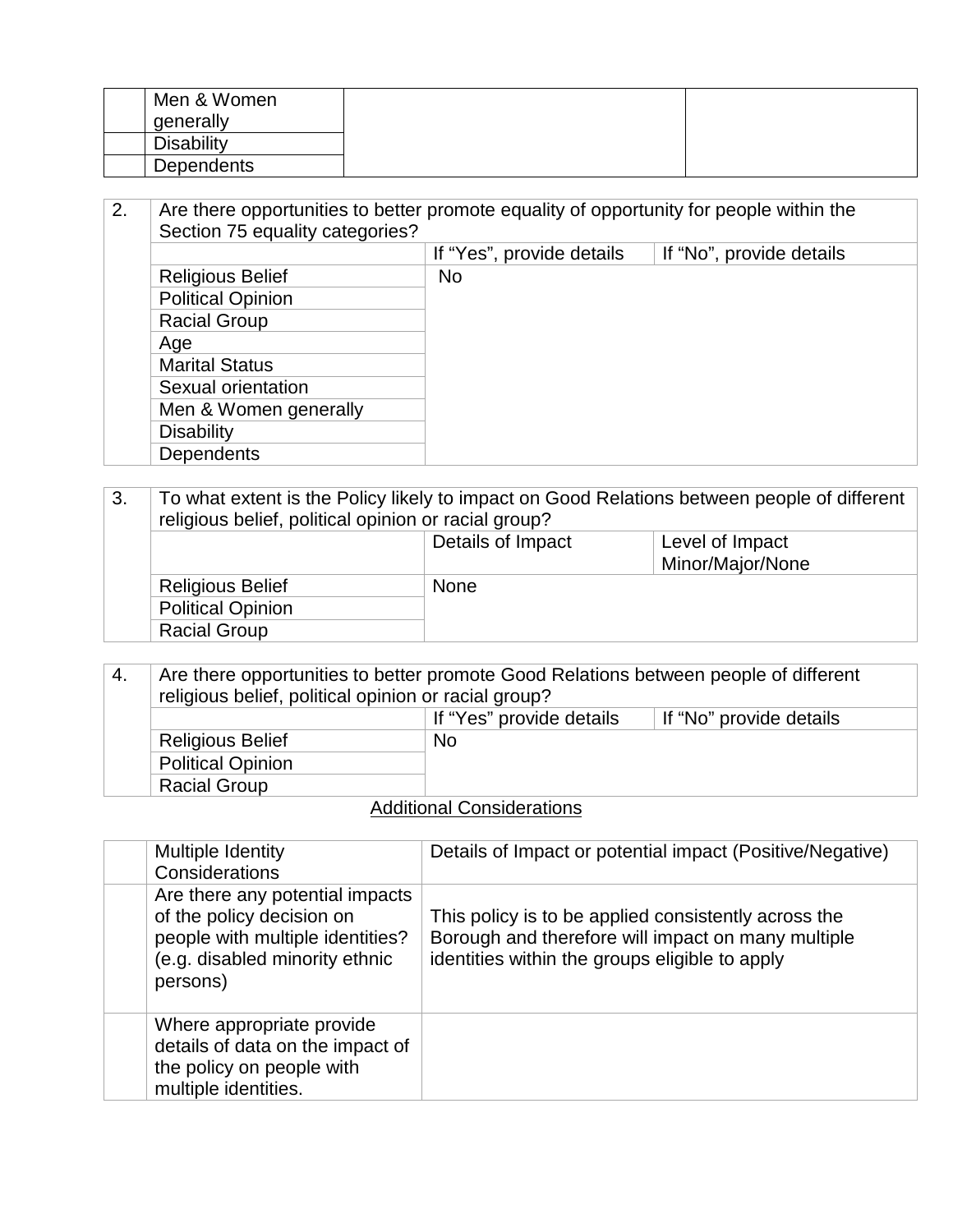| Specify relevant Section 75<br>categories concerned.                                                                |          |                                                                                                                                                                                                                   |
|---------------------------------------------------------------------------------------------------------------------|----------|-------------------------------------------------------------------------------------------------------------------------------------------------------------------------------------------------------------------|
| Does this proposed policy<br>provide an opportunity to:                                                             | Yes / No | Explain your reasoning:                                                                                                                                                                                           |
| better promote positive<br>$\blacksquare$<br>attitudes towards disabled<br>people<br>increase participation by<br>۰ | Yes      | Applicants with a disability will have the<br>opportunity to have reasonable adjustment<br>made to ensure they may access the<br>funding process and if awarded a grant to<br>facilitate in the use of that grant |
| disabled people in public<br>life                                                                                   |          |                                                                                                                                                                                                                   |

### Monitoring Arrangements

Section 75 places a requirement on the Council to have equality monitoring arrangements in place in order to assess the impact of policies and services, help identify barriers to fair participation and to better promote equality of opportunity.

|  | Outline what data you could<br>collect in the future in order to<br>monitor the impact of this<br>policy / decision on equality,<br>good relations and disability<br>duties | Section 75 data should be collated on all applicants and<br>those receiving grants to ensure that the Council are as<br>reflective as possible of the borough profile whilst<br>meeting the grant award criteria |
|--|-----------------------------------------------------------------------------------------------------------------------------------------------------------------------------|------------------------------------------------------------------------------------------------------------------------------------------------------------------------------------------------------------------|
|--|-----------------------------------------------------------------------------------------------------------------------------------------------------------------------------|------------------------------------------------------------------------------------------------------------------------------------------------------------------------------------------------------------------|

## Consideration of Human Rights

The Human Rights Action 1998 brings the European Convention on Human Rights (ECHR) into UK and, therefore, Northern Ireland. Indicate below any potential *adverse impacts* that the policy / decision may have in relation to human rights issues

| <b>Right to Life</b>                                      | Article 2 |  |
|-----------------------------------------------------------|-----------|--|
| Prohibition to torture, inhuman or degrading<br>treatment | Article 3 |  |
| Prohibition of slavery and forced labour                  | Article 4 |  |
| <b>Right to Liberty and Security</b>                      | Article 5 |  |
| Right to a Fair and Public Trial                          | Article 6 |  |
| Right to no punishment without due legal<br>process       | Article 7 |  |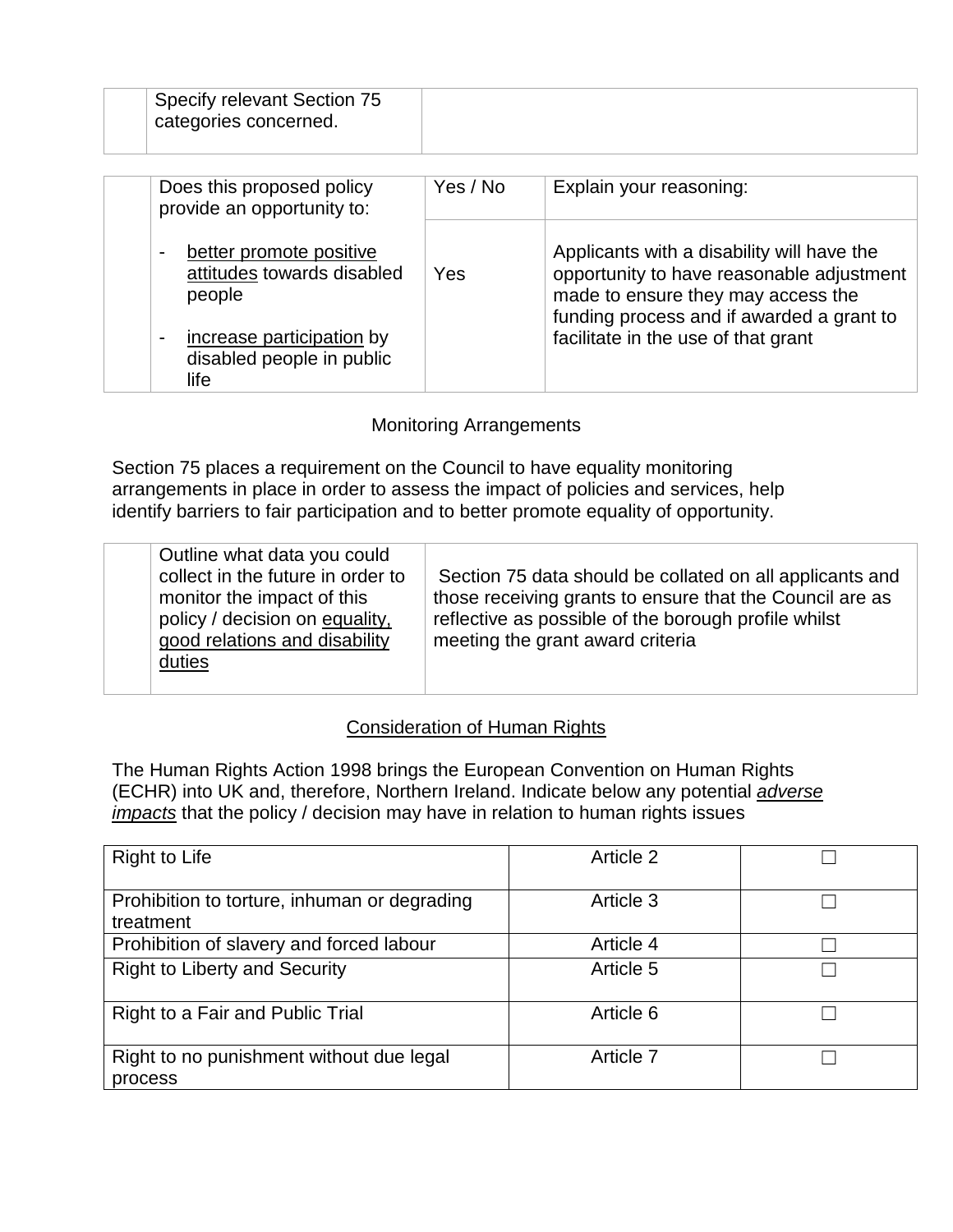| Right to respect for private and family<br>Article 8<br>life, home and correspondence<br>Right to freedom of thought, conscience and<br>Article 9<br>religion<br>Right to freedom of Expression<br>Article 10<br>Right to freedom of peaceful assembly and<br>Article 11<br>association<br>Right to marry and found a family<br>Article 12<br>The prohibition on discrimination<br>Article 14<br>Protection of property and enjoyment of<br>Protocol 1<br>Article 1<br>possessions<br>Right to education<br>Protocol 1 |  |  |
|------------------------------------------------------------------------------------------------------------------------------------------------------------------------------------------------------------------------------------------------------------------------------------------------------------------------------------------------------------------------------------------------------------------------------------------------------------------------------------------------------------------------|--|--|
|                                                                                                                                                                                                                                                                                                                                                                                                                                                                                                                        |  |  |
|                                                                                                                                                                                                                                                                                                                                                                                                                                                                                                                        |  |  |
|                                                                                                                                                                                                                                                                                                                                                                                                                                                                                                                        |  |  |
|                                                                                                                                                                                                                                                                                                                                                                                                                                                                                                                        |  |  |
|                                                                                                                                                                                                                                                                                                                                                                                                                                                                                                                        |  |  |
|                                                                                                                                                                                                                                                                                                                                                                                                                                                                                                                        |  |  |
|                                                                                                                                                                                                                                                                                                                                                                                                                                                                                                                        |  |  |
|                                                                                                                                                                                                                                                                                                                                                                                                                                                                                                                        |  |  |
|                                                                                                                                                                                                                                                                                                                                                                                                                                                                                                                        |  |  |
|                                                                                                                                                                                                                                                                                                                                                                                                                                                                                                                        |  |  |
|                                                                                                                                                                                                                                                                                                                                                                                                                                                                                                                        |  |  |
|                                                                                                                                                                                                                                                                                                                                                                                                                                                                                                                        |  |  |
|                                                                                                                                                                                                                                                                                                                                                                                                                                                                                                                        |  |  |
|                                                                                                                                                                                                                                                                                                                                                                                                                                                                                                                        |  |  |
|                                                                                                                                                                                                                                                                                                                                                                                                                                                                                                                        |  |  |
|                                                                                                                                                                                                                                                                                                                                                                                                                                                                                                                        |  |  |
|                                                                                                                                                                                                                                                                                                                                                                                                                                                                                                                        |  |  |
|                                                                                                                                                                                                                                                                                                                                                                                                                                                                                                                        |  |  |
| Article 2                                                                                                                                                                                                                                                                                                                                                                                                                                                                                                              |  |  |
| Right to free and secret election<br>Protocol 1                                                                                                                                                                                                                                                                                                                                                                                                                                                                        |  |  |
| Article 3                                                                                                                                                                                                                                                                                                                                                                                                                                                                                                              |  |  |

| Please explain any adverse<br>impacts on human rights that<br>you have identified?                         |  |
|------------------------------------------------------------------------------------------------------------|--|
| Please indicate any ways in<br>which you consider the policy<br>positively promotes Human<br><b>Rights</b> |  |

I can confirm that the proposed policy / decision have been screened for:-

| Equality of opportunity and good relations |
|--------------------------------------------|
| Disabilities duties; and                   |
| Human rights issues                        |

On the basis of the answers to the screening questions, I recommend that this policy / decision is:-

| X | Screened Out - No EQIA necessary (no impacts)     |
|---|---------------------------------------------------|
|   | Screened Out – Mitigating Actions (minor impacts) |
|   | Screened In – Necessary to conduct a full EQIA    |
|   | Please detail actions to be taken:                |
|   |                                                   |